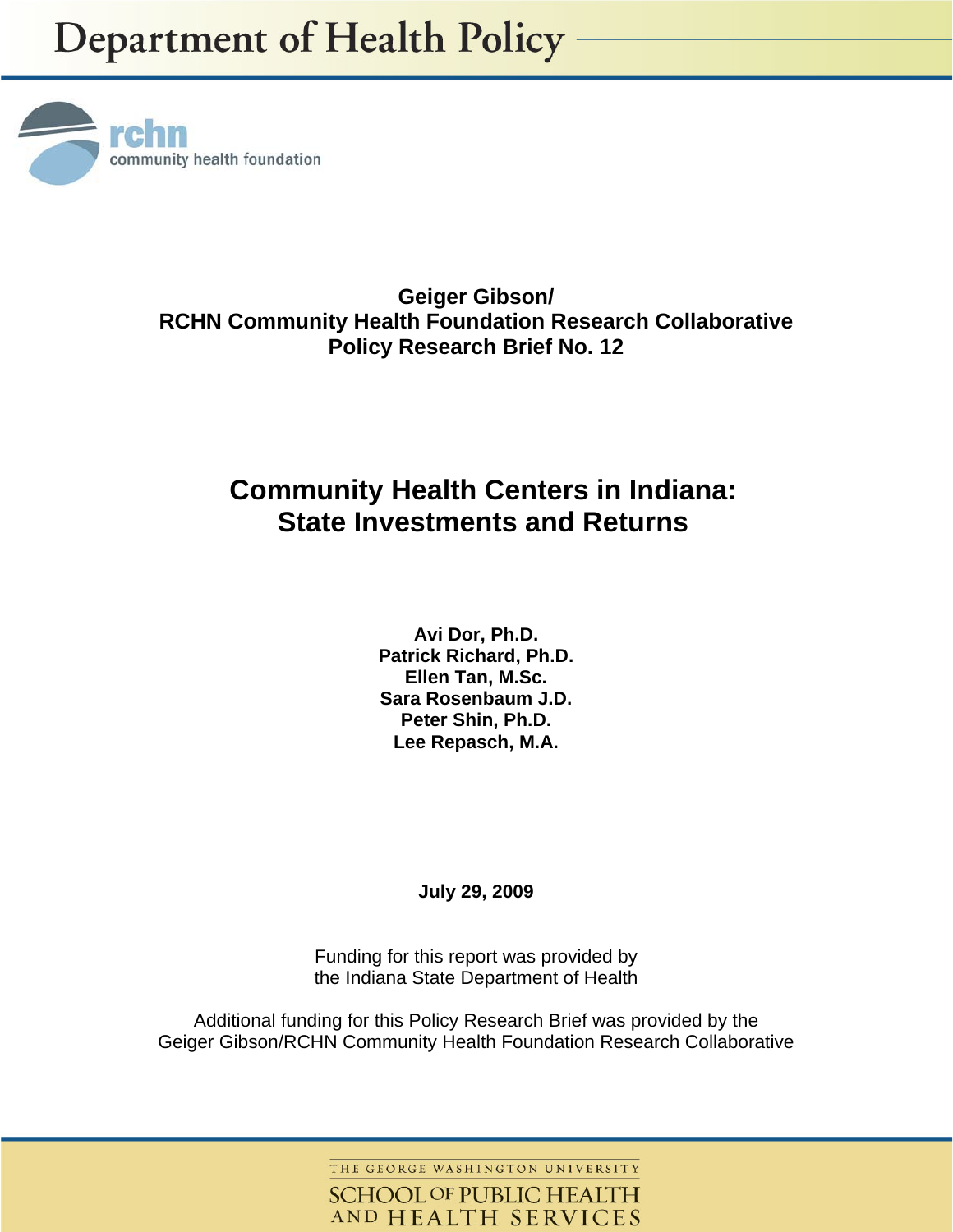## **About the Geiger Gibson / RCHN Community Health Foundation Research Collaborative**

The Geiger Gibson Program in Community Health Policy, established in 2003 and named after human rights and health center pioneers Drs. H. Jack Geiger and Count Gibson, is part of the School of Public Health and Health Services at The George Washington University. It focuses on the history and contributions of health centers and the major policy issues that affect health centers, their communities, and the patients that they serve.

The RCHN Community Health Foundation, founded in October 2005, is a not-for-profit foundation whose mission is to support community health centers through strategic investment, outreach, education, and cutting-edge health policy research. The only foundation in the country dedicated to community health centers, the Foundation builds on health centers' 40-year commitment to the provision of accessible, high quality, community-based healthcare services for underserved and medically vulnerable populations. The Foundation's gift to the Geiger Gibson program supports health center research and scholarship.

## **Acknowledgements**

We are also indebted to Kelly Kaufman from the Indiana Public Health Care Association and Ann Alley of the Indiana State Department of Health for providing useful advice and for facilitating meetings among the Indiana community health center directors. In addition, we thank all the staff of Indiana's health centers who took the time to complete the Indiana Data Summary. The opinions expressed in this report are those of the authors and do not necessarily reflect the views of the sponsors or of The George Washington University.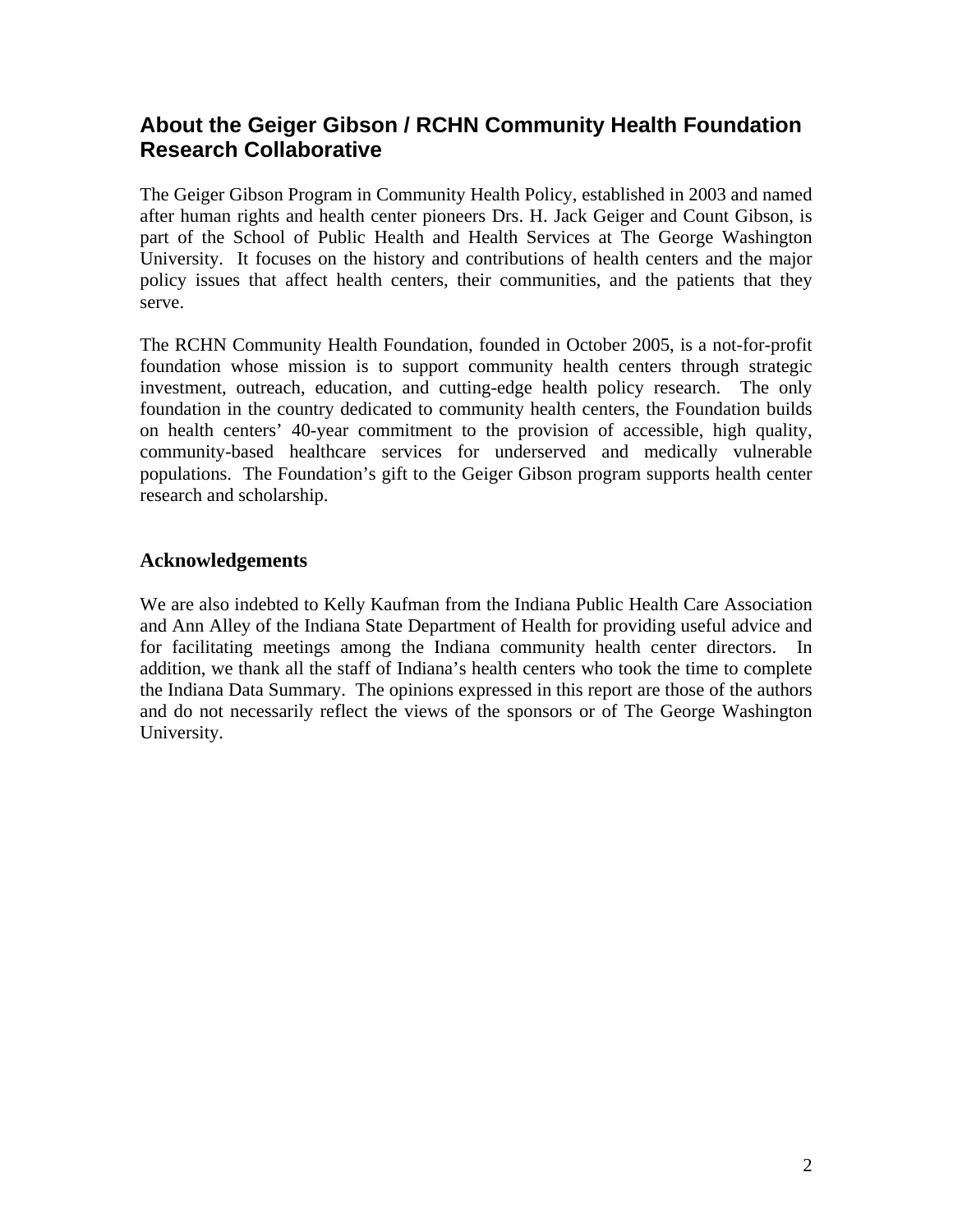## **Overview**

Indiana Community Health Centers (I-CHC), including Federally Qualified Health Centers (FQHCs) and State Funded Health Centers (SFHCs), play a vital role in caring for the state's most vulnerable populations. Although their patient base tends to be poorer and experience greater health challenges than the general population, these health centers have generated substantial health care savings while providing high quality, low cost care.

Previous research on the cost effectiveness and value generated by FQHCs nationwide suggests that Indiana's investment in health centers, both through direct grants and through the expansion of third party payments (such as those proposed under national health reform legislation), can be expected to yield similar savings and value, particularly if health insurance coverage is expanded to reach a higher proportion of low-income persons living in medically underserved communities. This research brief provides an example of the financial benefits that states can expect to reap through increased investment in their health center program. The cost savings generated by health centers both to primary health care and to the health system as a whole are considered. For purposes of this report, Indiana's FQHCs and SFHCs are referred as I-CHCs.

This brief presents key findings from a recent study that estimated cost savings and benefits generated by the state's investment in I-CHCs. The study was conducted for the Indiana State Department of Health by faculty and staff at the George Washington University. Key findings include:

- For every dollar spent on patient care at an Indiana CHC, (I-CHC) results in \$1.90 saved in overall health care spending when compared with other primary care settings.
- Indiana CHCs effectively target a population that is economically stressed and financially and medically at risk. Approximately nine in 10 CHC patients have incomes below 200 percent of the federal poverty level (FPL).
- Health care services provided at Indiana CHCs ("I-CHCs") are less costly than health care services provided at other outpatient provider settings. In Indiana, expenditures per I-CHC patient were \$1,529 compared with \$2,924 at other outpatient settings, *resulting in a savings of \$1,395 per patient*.
- Lower medical costs resulted in savings of \$473 million for Indiana's health care system; these savings were realized through the lower cost of health care in ambulatory health center settings as well as reduced spending on hospital emergency room utilization and a lower rate of inpatient hospital admission.
- In addition to direct savings to the health care system, each dollar spent by the state on I-CHCs is associated with between \$6 and \$17 of value, in terms of revenues generated from all sources for the delivery of services at I-CHCs.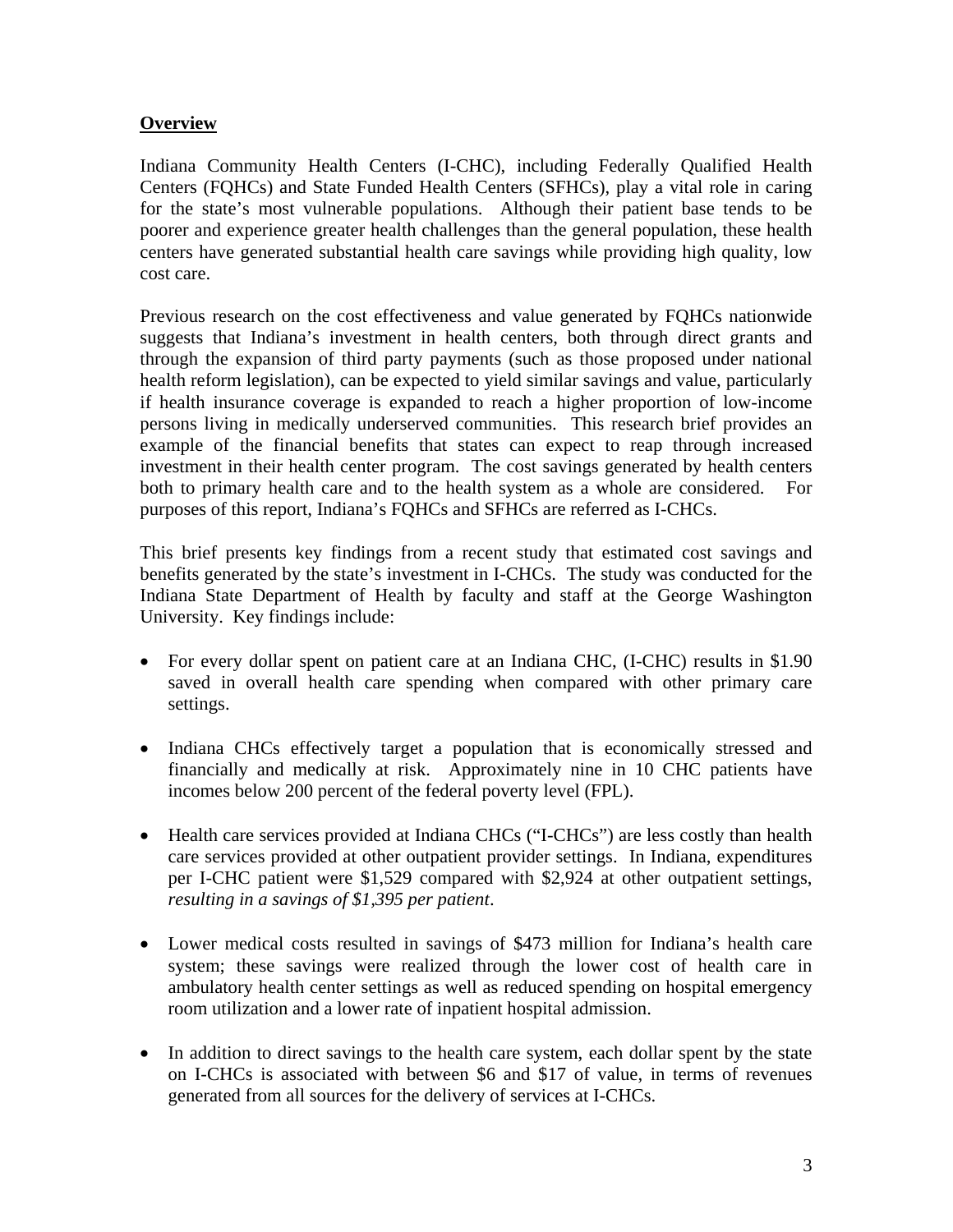## **Indiana Background**

Between 1981 and 2004, the state of Indiana consistently spent a larger share of its gross state product on personal health care than the average U.S. state. Holmes and Wright (2009) project that healthcare spending in Indiana will absorb half of the state's income within the next 35 years and health expenditures will crowd out other essential public spending on education and public safety.<sup>1</sup> Additionally, the authors report that rising health care costs are a factor behind the almost nine percent reduction of employer-based coverage in Indiana between 2001 and 2005, resulting in greater numbers of uninsured and publicly-insured residents.

Indiana health centers anchor the primary health care safety net, serving growing numbers of newly unemployed and uninsured patients. The economic downturn has resulted in a growing number of people seeking services at health centers; between 2006 and 2007, the number of patients served by health centers in Indiana grew by 2.5 percent<sup>2</sup> and in 2008, the state funded an additional six health centers to help absorb the new patient population. Altogether, Indiana has 39 community-based health centers that provide medical care to almost 340,000 people. Of these, 17 are Federally Qualified Health Centers (FQHCs) and 22 are State Funded Health Centers (SFHCs). There are no federally-qualified "look-alikes" in Indiana. In this report, Indiana FQHCs and SFHCs are referred as I-CHCs.

While all I-CHCs share a common mission, the type of health services provided by the two types of health centers varies. All I-CHCs provide primary and preventive care, and the majority of centers also provide pharmacy services, family planning, prenatal care, acute medical care, diagnostics, and nutritional counseling. All but one FQHC provides health education services, and all but two SFHCs provide pediatric care. On average, the state's FQHCs provide a wider range of health care services than SFHCs (see Table A.2 in the Appendix for more detail).

## **Indiana Community Health Centers**

1

Federally-Qualified Health Centers must meet several essential requirements: (1) they must be located in or serve communities deemed medically underserved; (2) they must furnish comprehensive primary health care, including services for both preventive and acute health care needs; (3) they must prospectively adjust their fees in accordance with patients' ability to pay; and (4) they must be governed by a community board. All of

<sup>&</sup>lt;sup>1</sup> Holmes, A., Wright, E.R. (February 2009). *The Rising Tide of Healthcare Costs in Indiana*. Retrieved March 2009 from Indiana University Public Policy Institute, Center for Health Policy

http://www.policyinstitute.iu.edu/health/publicationDetail.aspx?publicationID=563.

 $2^2$  Estimation by the authors based on comparison of 2006 and 2007 Indiana Data Summary.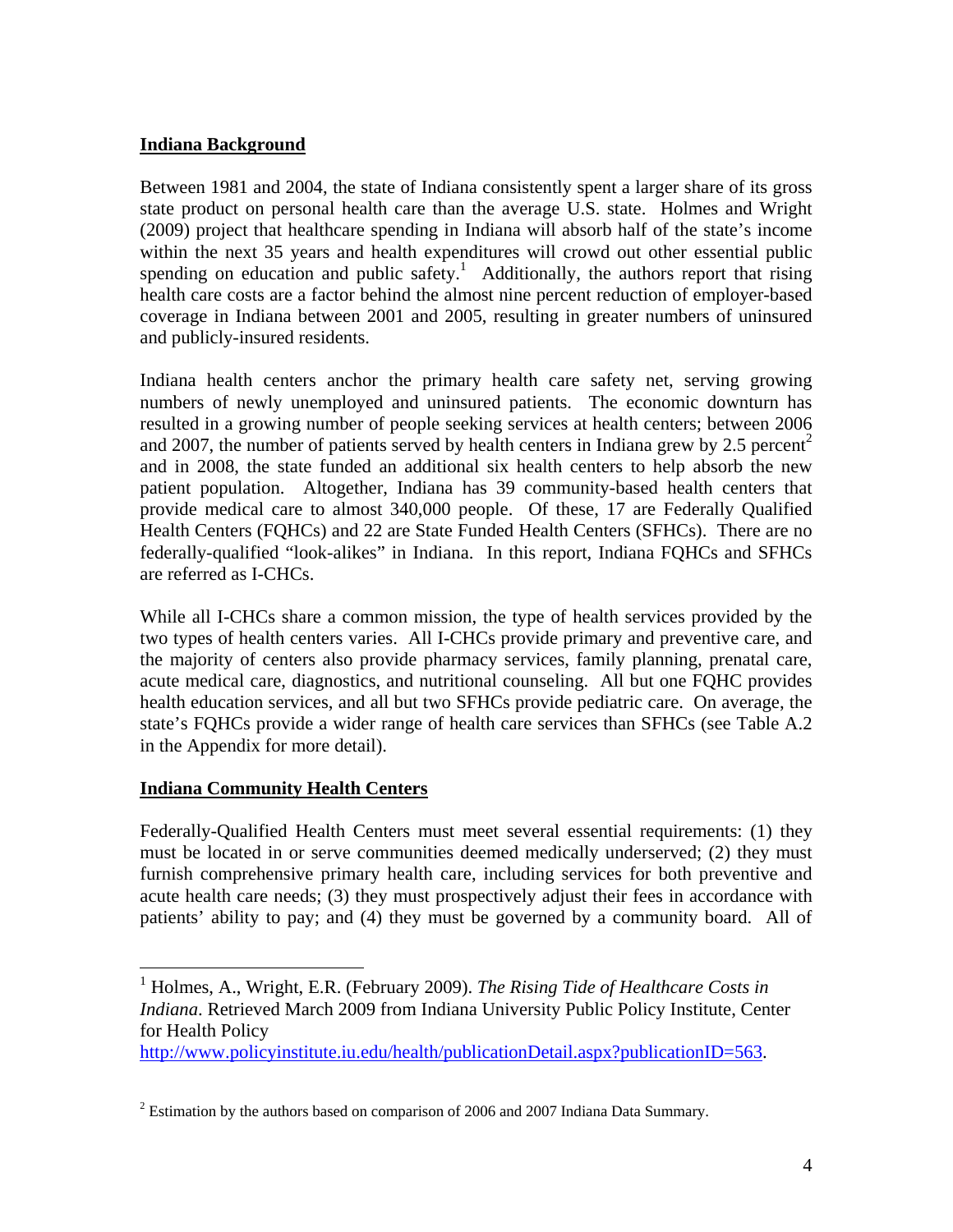Indiana's FQHCs operate in areas designated as Medically Underserved Areas (MUAs)<sup>3</sup> or as primary care Health Professional Shortage Areas (HPSAs), or both. State-funded Health Centers are also located in high need areas. In order to become a SFHC, a needs assessment must be completed and included in the grant application. An entity that wants to become an SFHC must demonstrate local need and meet specific state requirements.

Given their similar mission and requirements, the distribution of patient characteristics across SFHCs closely mirrors that of patients seen at FQHCs. A comparison of the 2007 Uniform Data System (UDS) and the 2007 Indiana Data Summary indicates that I-CHCs effectively target a population that is economically stressed and financially and medically at risk. Specifically, 84 percent of the patients in SFHCs have incomes lower than 200 percent of the Federal Poverty Line (FPL), compared with 92 percent of patients at FQHCs in Indiana. Excluding patients with non-reported income, only 15 percent of SFHC patients and seven percent of FQHC patients had incomes above 200 percent of the FPL (see Figure 1).



 $\overline{a}$ <sup>3</sup> Medically Underserved Areas have too few primary care providers, high infant mortality, high poverty and/or high elderly population. Health Professional Shortage Areas have too few providers per population.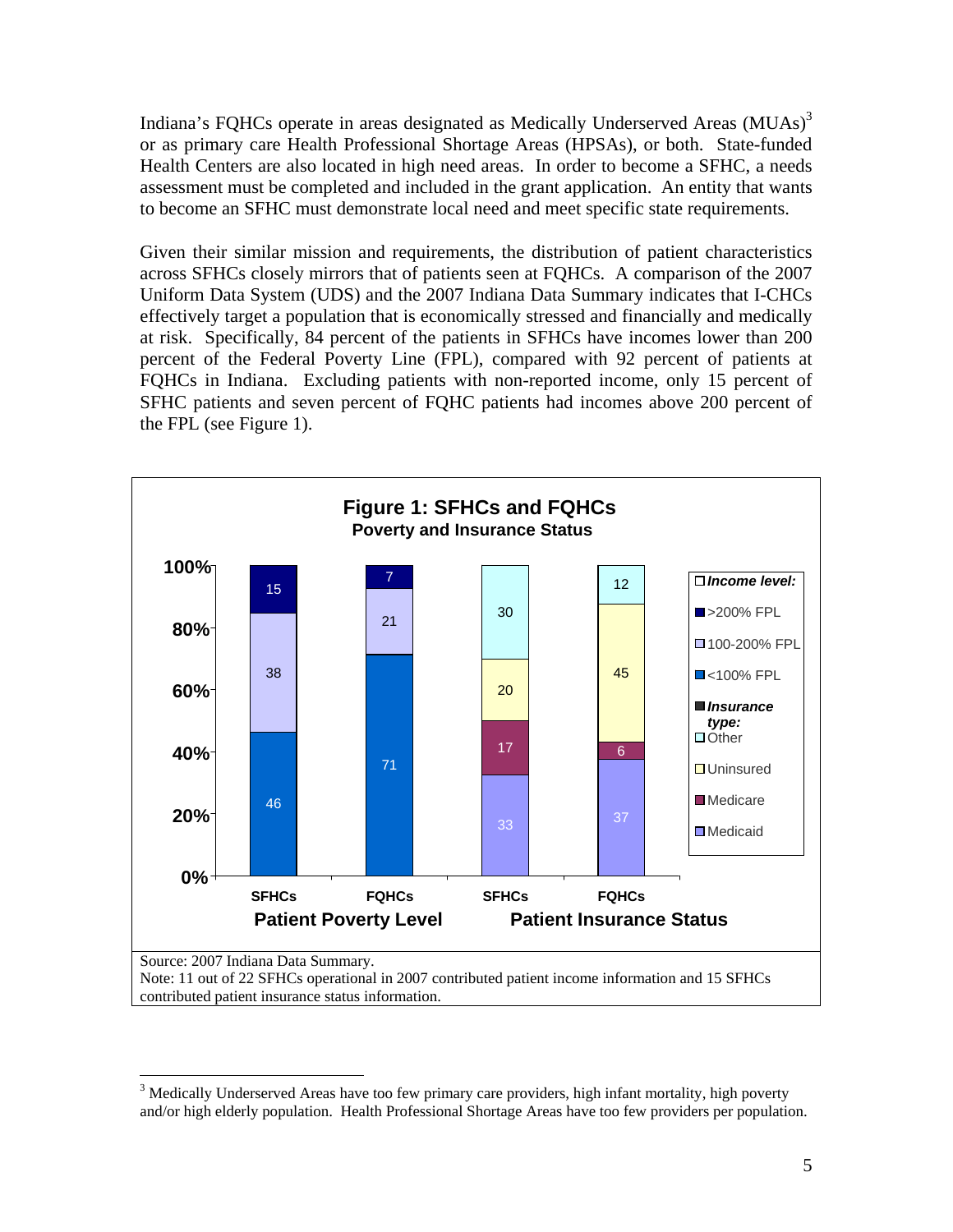The data also suggest that I-CHCs are critical health care homes for the uninsured**.** Fourteen percent of Indiana's population is uninsured (BRFSS, 2007). In contrast, the proportion of health center patients who are uninsured and underinsured is significantly higher. Approximately 20 percent of SFHC patients and 45 percent of FQHC patients are uninsured. Additionally, the 30 percent of SFHC patients with insurance type categorized as "other" are very likely to be underinsured with less generous coverage than the insurance coverage available to higher income groups.

## **Revenue Sources**

Given their high concentration of low-income and uninsured patients, both FQHCs and SFHCs rely heavily on revenues from a variety of sources to fund their operations (Figure 2). In 2007, Indiana FQHCs received an average of 11 percent of their revenues from the state, (ranging from six percent to 55 percent at each center), while 20 percent of FQHC revenues was derived from federal grants and 40 percent was obtained through Medicaid payments. These figures are comparable to the revenue distribution for the average FQHC nationally.



In contrast, SFHCs are primarily dependent on state funding (25 percent), along with local and private foundations, donations, and other funding (17 percent). The majority of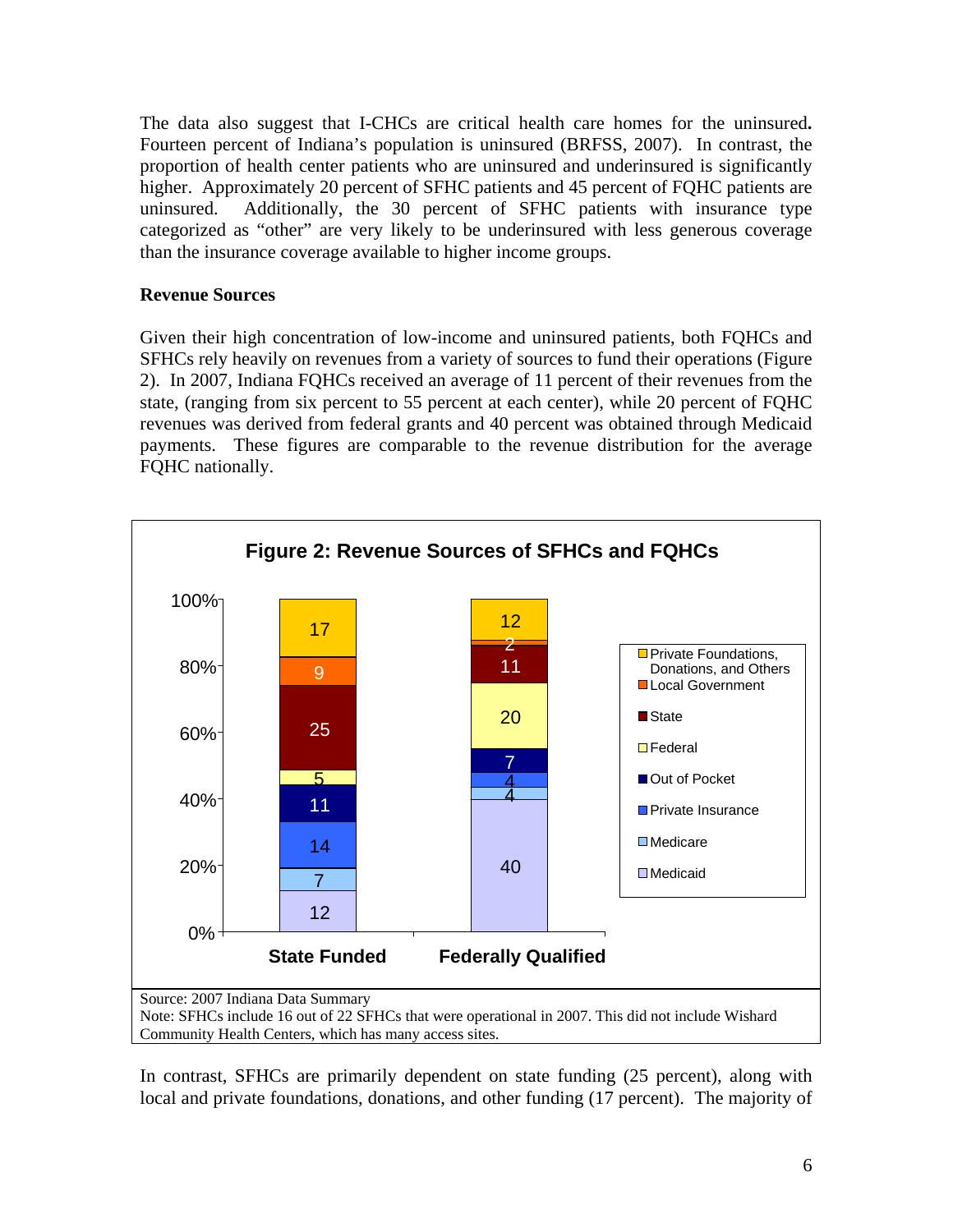the SFHCs that were operational in 2007 received no federal funding because only FQHCs are eligible to receive federal funding through the Bureau of Primary Health Care (BPHC).<sup>4</sup> Federal grants accounts for only 5 percent of SFHC revenues. Local governments (both city and county level) are critical funding sources and account for nine percent of SFHC revenue.

Comparison of SFHC patient and revenue mix suggests possible under-financing issues under Medicaid. Figure 1 shows Medicaid patients account for 33 percent of SFHC patients but represents only 12 percent of revenues. In contrast to FQHCs, SFHCs are not eligible for enhanced payments under Medicaid. As a result, such costs may be shifted to other state revenue sources dedicated primarily to uninsured care.

In sum, FQHCs in Indiana rely more heavily on Medicaid and federal grants, and their distribution of funding closely resembles that of FQHCs across the nation. SFHCs rely primarily on a variety of private sources as well as state and local government funding. Both groups of Indiana health centers also rely on patient collections. Out-of-pocket payments accounted for 11 percent of SFHC revenue and 7 percent of FQHC revenue in 2007.

The increase in demand for I-CHC health care services due to the economic downturn and loss of employer-based insurance coverage provides additional pressures on already constrained resources. According to the U.S. Department of Labor, the number of unemployed residents in the state increased by 89 percent between June 2008 and June 2009 – and a 137 percent increase between June 2007 and June 2009.<sup>5</sup> In June 2009, the Indiana unemployment rate was 10.7 percent, which is a 5 percentage point increase from June 2008 and a 6 percentage point increase from June  $2007$ .<sup>6</sup> With greater jobless, the number of residents requiring access to subsidized care is likely to significantly increase.<sup>7</sup>

## **Indiana: Return on Investment**

Health care services provided at Indiana CHCs are less costly than health care services provided at other outpatient provider settings. In Indiana, 2007 expenditures per I-CHC patient were \$1,529 compared with \$2,924 per patient at other outpatient settings, resulting in a \$1,395 savings per patient. This implies that:

 Every dollar spent on patient care at an I-CHC results in \$1.90 in overall health care spending savings when compared with other primary care settings.

 $\overline{a}$ <sup>4</sup> Only three of the 16 SFHCs reporting information in the Indiana Data Summary received any federal funding.

<sup>&</sup>lt;sup>5</sup> Bureau of Labor Statistics. Local Area Unemployment Statistics. Retrieved July 22, 2009 from

http://data.bls.gov/PDQ/servlet/SurveyOutputServlet?series\_id=LASST18000003&data\_tool=XGtable. <sup>6</sup> Bureau of Labor Statistics. Economy at a Glance. Retrieved July 22, 2009 from http://www.bls.gov/xg\_shells/ro5xg02.htm#rate.

<sup>&</sup>lt;sup>7</sup> Dorn, S., Garrett, B., Holahan, J., and Williams, A. (2008). Medicaid, SCHIP and Economic Downturn: Policy Challenges and Policy Responses. *Kaiser Commission on Medicaid and the Uninsured*. Retrieved from www.kff.org/medicaid/upload/7770.pdf.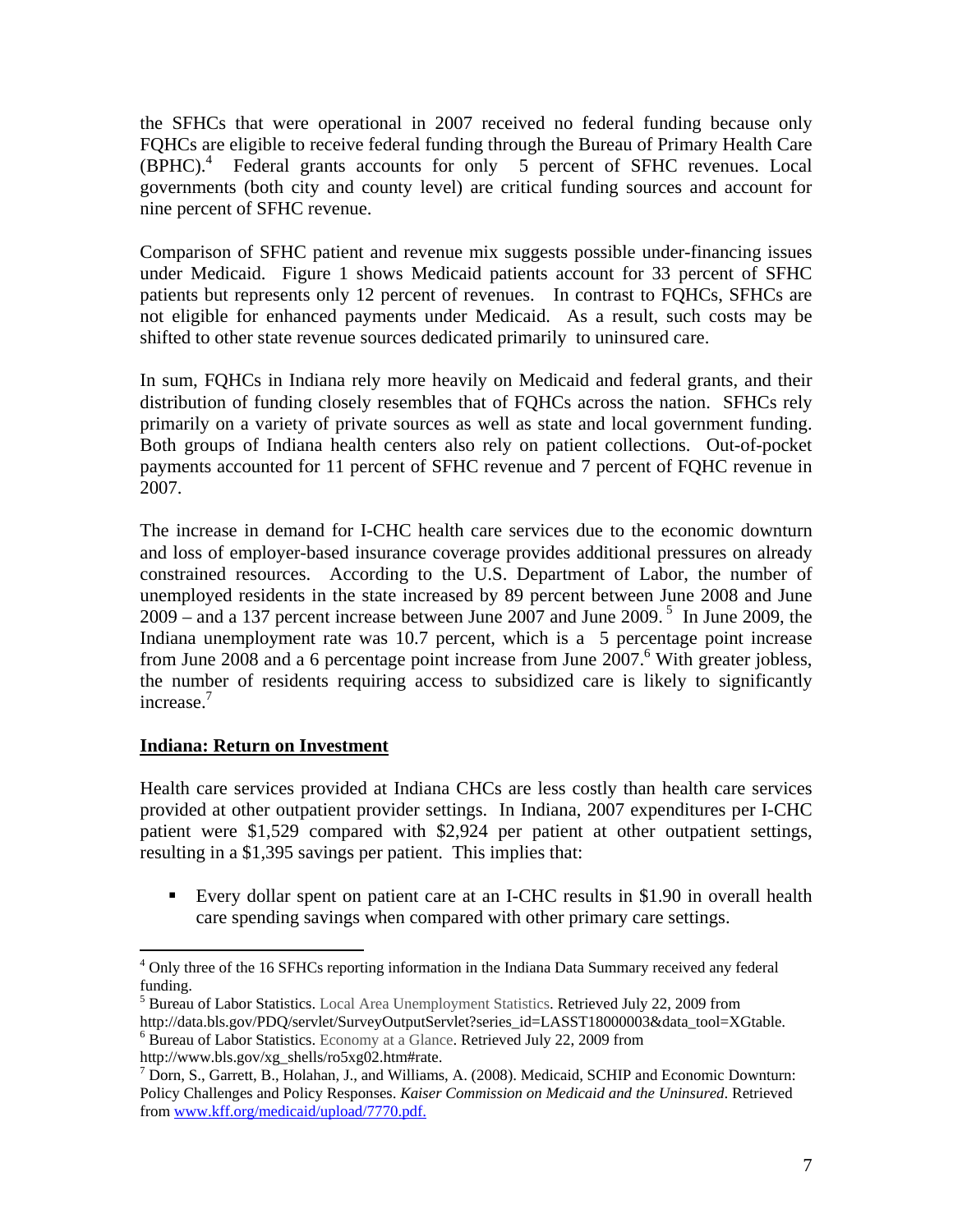I-CHCs generate significant savings of \$473 million in direct medical expenditures for the state population.<sup>8</sup> SFHCs alone contribute potential savings of \$214 million in direct medical costs.<sup>9</sup>

Potential savings associated with CHC care in Indiana vary by type of service. A significant portion of these savings include averted hospital emergency room use and hospitalizations. Indiana's adjusted savings are significantly higher than national average savings for both emergency care and inpatient care. Emergency care savings in Indiana were \$77 while the national figure was \$71. This implies that in addition to direct patient benefits, one dollar spent on CHC care results \$0.05 in averted hospital ER costs. Savings for inpatient care in Indiana were \$779 compared with \$591 nationally. Thus, in addition to direct patient care, every dollar spent on I-CHC care results in \$0.51 in averted hospitalization costs in Indiana. Major chronic conditions, such as diabetes and asthma, are common conditions seen in Indiana CHCs. Health care services provided for diabetes and asthma at I-CHCs are less expensive than the same services provided at other outpatient care facilities. Indiana saves around \$3,679 per diabetic patient and \$2,467 per asthmatic patient per year.

Stable state funding is not only important to ensure access to health care services for underserved Indiana residents, but also serves as leverage funding to increase the availability of quality care. In addition to direct savings to the health care system, each dollar spent by the state on I-CHCs is associated with between \$6 and \$17 of value, in terms of revenues generated from all sources for the delivery of services at I-CHCs. *(see Appendix for methodology).* 

## **Conclusion**

Community health centers provide an alternative modality of health care delivery to counter rising health care expenditures and reductions in access to care occurring nationwide. The anticipated increase in demand for health care services provided at Indiana's CHCs due to the economic downturn and the resultant loss of employer-based insurance coverage will put additional pressure on already constrained resources. Not every person who loses his or her insurance will be covered through Medicaid or the State Children's Health Insurance Program (SCHIP), and unemployment is rising in the state.

Recent analyses concluded that the current economic downturn is putting more strain on available local government funding. The American Reinvestment and Recovery Act (ARRA) is expected to provide 19 I-CHCs (18 FQHCs and one SFHC) with \$4.9 million in grant funding to expand and improve their health care services.<sup>10</sup> ARRA grant funding is projected to increase the state's FQHC revenues by 4.7 percent and its SFHC revenues

<sup>&</sup>lt;sup>8</sup> Total savings \$473.4 million is calculated from the number of patients in 2007 multiplied by savings per patient (i.e. 339,386 multiplied by 1,395).<br><sup>9</sup> State funded Health Conter sayings of \$3

<sup>&</sup>lt;sup>9</sup> State-funded Health Center savings of \$279.7 million equals 200,514 multiplied by \$1,395.<br><sup>10</sup> Inside Indiana Business. (29 March 2009). Stimulus to Expand Community Health Centers. Retrieved May 8, 2009 from http://www.insideindianabusiness.com/newsitem.asp?ID=34751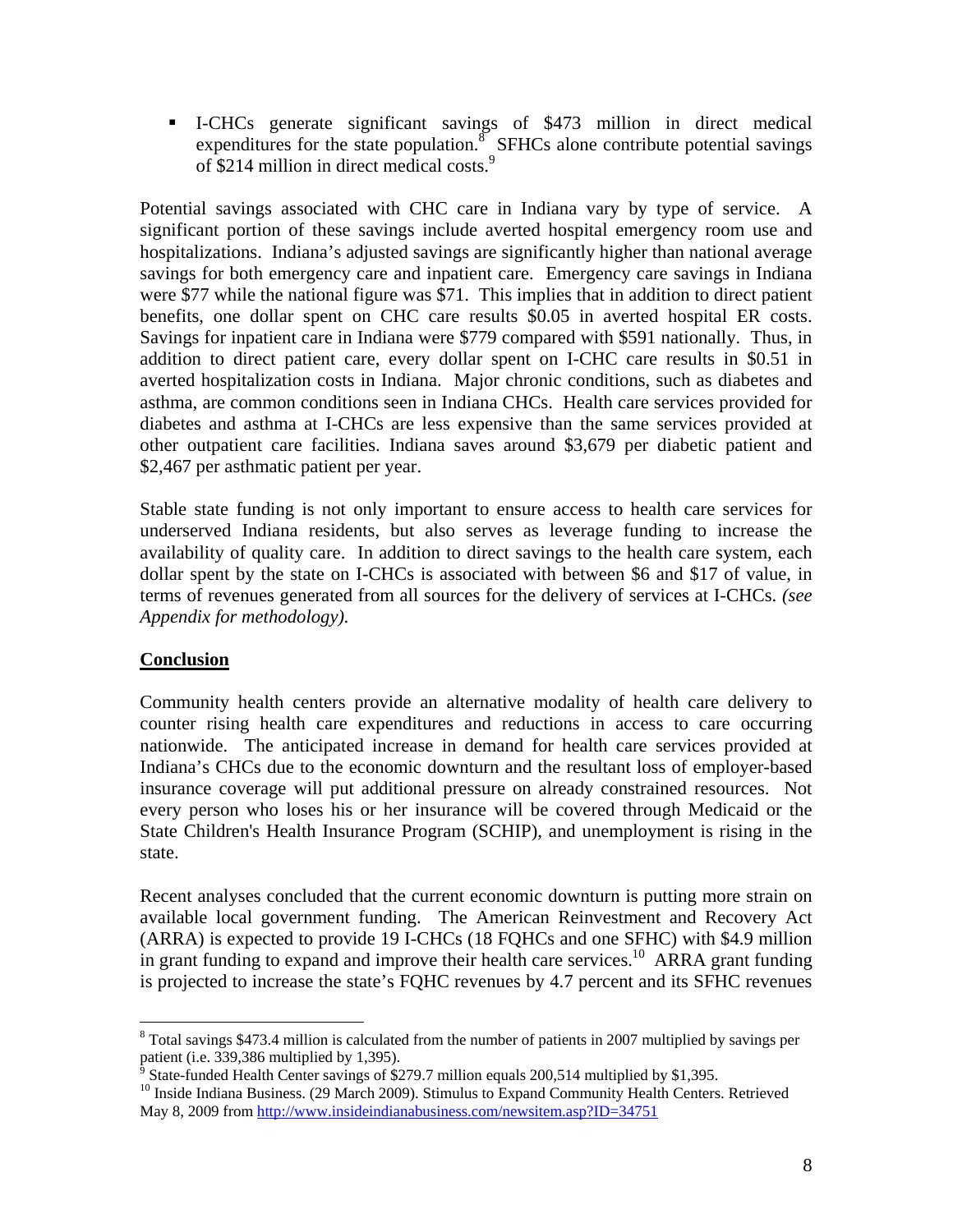by 2.2 percent. However, while the need for health care services in Indiana is increasing, certain private revenue sources, such as private foundation support, donations, and employer-based health insurance, are facing growing pressures in the current economic environment. Thus, the infusion of additional public funding through ARRA is not likely to offset the anticipated reduction in private revenues faced by SFHCs.

Community health centers in Indiana, both SFHCs and FQHCs, achieved significant benefits to the state in terms of the value of health services delivered at these sites, and in terms of health care costs averted elsewhere in the health care system. Savings are realized despite the fact that health centers tend to serve patients with a more severe mix of chronic conditions compared with other outpatient settings. In addition, both SFHCs and FQHCs in Indiana provide services to predominantly low-income and near-poor families, thereby improving access to needed services. Continued funding by the Indiana state government will assure that the close to 340,000 patients who are served by community health centers will retain access to these services while yielding significant annual savings in overall health care costs.

This study has important nationwide implications as national health reform expands insurance coverage of low income and medically underserved populations. The study findings underscore the importance of investments in health centers, such as those earmarked under ARRA. Moreover, in the midst of the current health reform debate, policy makers increasingly have shown an interest in spurring the establishment and growth of patient-centered medical homes, primarily through community health centers, as a means to improving the quality of primary care, preventing or alleviating the long-term consequences of chronic illness, and bringing greater efficiency to the health care system. Thus, this study also underscores the need to develop sustainable revenue mechanisms at the federal, state, and local levels to enhance the ability of health centers to meet these growing needs.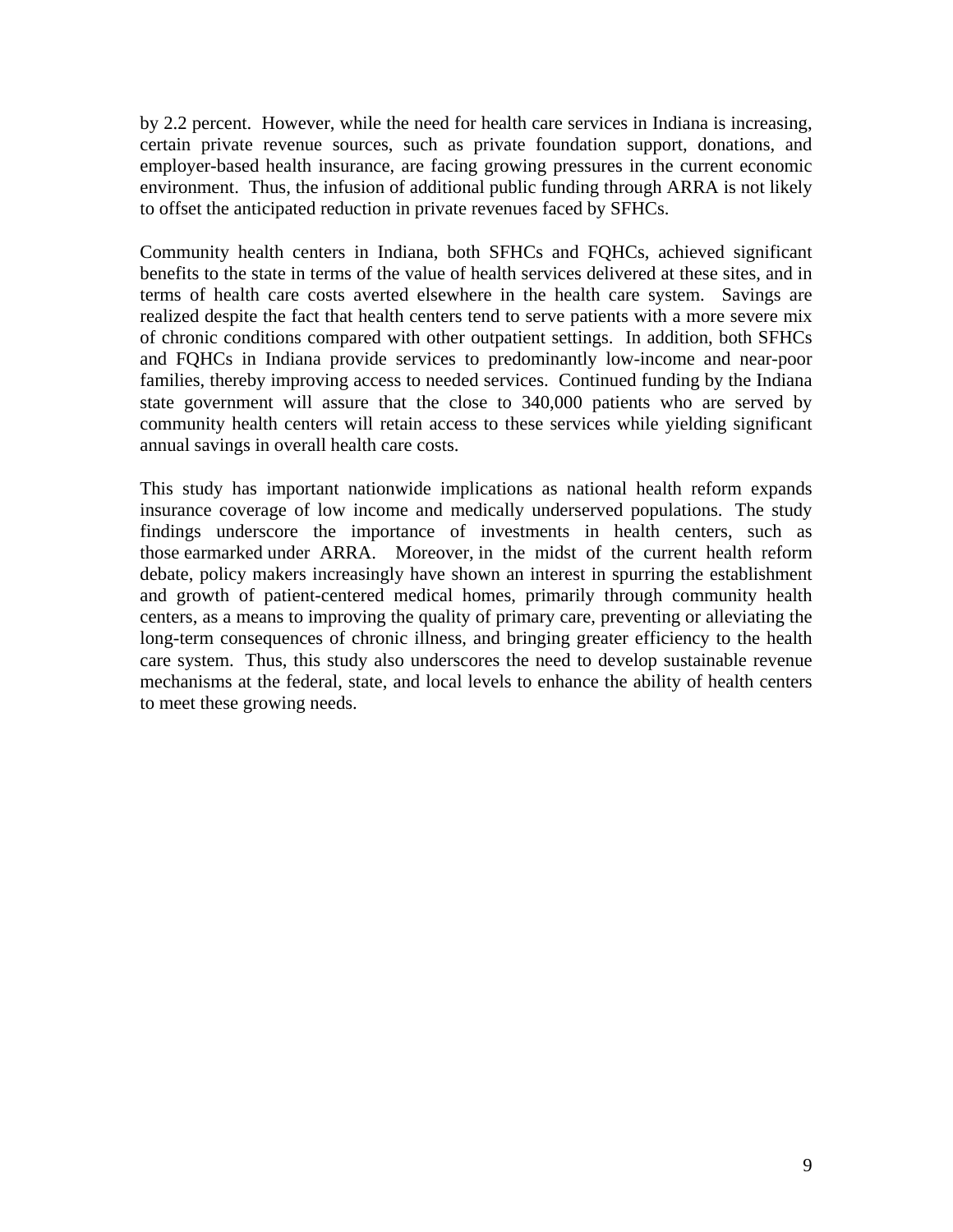#### **Technical Appendix: Data Sources and Methods**

The Appendix lists both the data sources and methods used to present and support the findings. Due to data limitations, some analyses could not be used to assess both FQHC and SFHC impacts. However, we include in this appendix additional findings based on FQHC data that may readily apply to SFHCs given their similarity in function and patient mix.

#### **I. Data Sources**

#### *Medical Expenditure Panel Survey (MEPS)*

The 2005 MEPS is a set of large-scale surveys of families and individuals and their medical providers and employers across the United States. MEPS is a nationally representative survey of health care use, insurance coverage, medical expenditures, sources of payment, demographic and socioeconomic variables for the civilian noninstitutionalized population. It is a stratified multistage area probability design with oversampling of African Americans and Hispanics and has three major components: Household, Insurance, and Medical Provider. The Household component is the core component of the survey and collects demographic characteristics, health conditions, health status, medical services utilizations, charges and source of payments, access to care, satisfaction with care, health insurance coverage, income, and employment data for each person in the household. In 2005, MEPS included 32,320 individuals including 1,084 CHC users and 21,645 non-CHC users.

#### *Behavioral Risk Factor Surveillance System (BFRSS)*

The BFRSS is the world's largest, on-going telephone health survey system, which has tracked health conditions and risk behaviors annually in the United States since 1984. Publicly available MEPS files do not disclose the state in which a respondent resides. To perform an analysis within Indiana, national comparisons were adjusted by Indiana population characteristics taken from the BFRSS.

#### *Uniform Data System (UDS)*

The UDS collects data from all federally-funded health centers and providers who are officially enrolled in one of the following programs: Community Health Centers, Migrant Health Centers, Health Care for the Homeless, and Public Housing Primary Care. The unaudited self-reported data covers patient demographics, services provided, utilization rates, costs, and revenues and allows for review of the operation and performance of FQHCs. The UDS is maintained by the Health Resources and Services Administration ("HRSA"). No look-alikes are included in the UDS. A full explanation of the UDS can be found at http://bphc.hrsa.gov/uds/

#### *2007 Indiana Data Summary*

The 2007 Indiana Data Summary is the result of an annual survey collected in January 2008 by the Indiana Primary Care Association (IPHCA). The data collected follow the format of the UDS data; however, while UDS includes FQHCs, it does not capture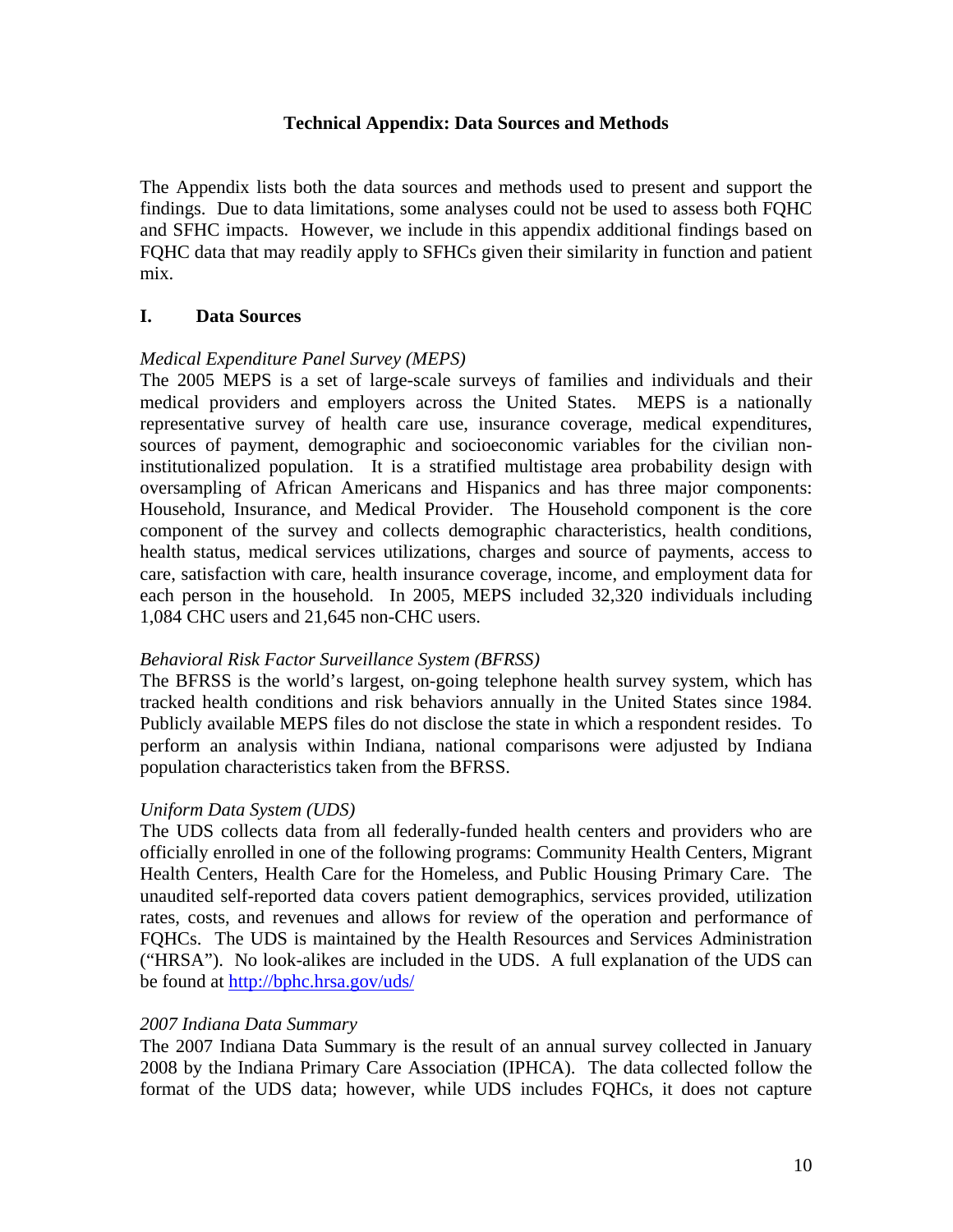information about SFHCs. This data summary covers all 17 FQHCs and 16 out of 22 SFHCs that provided health care services in 2007. For the purpose of this exercise, dental clinics or clinics providing mainly dental services (i.e., LaPorte Dental Clinic) as well as school- based clinics (i.e., Learning Well), were excluded. For specific details on variable availability see Table A.1 and A.2.

| Table A.1: 2007, Indiana Data Summary |                                                    |                                   |  |  |  |  |
|---------------------------------------|----------------------------------------------------|-----------------------------------|--|--|--|--|
|                                       | <b>Federally Qualified Health</b><br><b>Center</b> | <b>State Funded Health Center</b> |  |  |  |  |
| Total                                 | 17                                                 | 16                                |  |  |  |  |
| Race and ethnicity                    | 17                                                 | 15                                |  |  |  |  |
| Age                                   | 17                                                 | 15                                |  |  |  |  |
| Income                                | 17                                                 | 11                                |  |  |  |  |
| Insurance                             | 17                                                 | 15                                |  |  |  |  |
| <b>Funding Sources</b>                | 17                                                 | 13                                |  |  |  |  |
| Services provided                     | 17                                                 | 16                                |  |  |  |  |
| Expenditures                          | 15                                                 | 16                                |  |  |  |  |
| Encounters                            | 15                                                 | 15                                |  |  |  |  |

| Table A.2: Service provision at SFHCs and FQHCs |                |                |                |  |  |
|-------------------------------------------------|----------------|----------------|----------------|--|--|
|                                                 |                | FQHCSFHCI-CHC  |                |  |  |
| <b>Primary and Preventative Care</b>            | 17             | 16             | 33             |  |  |
| <b>Health Education</b>                         | 16             | 16             | 32             |  |  |
| <b>Pediatric Care</b>                           | 17             | 14             | 31             |  |  |
| <b>Pharmacy Services</b>                        | 14             | 13             | 27             |  |  |
| <b>Family Planning</b>                          | 15             | 10             | 25             |  |  |
| <b>Prenatal Care</b>                            | 15             | 9              | 24             |  |  |
| <b>Acute Medical Care</b>                       | 11             | 12             | 23             |  |  |
| Diagnostic Lab & X-ray                          | 14             | 9              | 23             |  |  |
| <b>Nutritional Counseling</b>                   | 11             | 11             | 22             |  |  |
| <b>Dental Care</b>                              | 16             | 5              | 21             |  |  |
| <b>Care Coordination</b>                        | 13             | $\overline{7}$ | 20             |  |  |
| <b>Women's Health Project</b>                   | 10             | 4              | 14             |  |  |
| <b>HIV Counseling</b>                           | 10             | 4              | 14             |  |  |
| On-Site WIC Services                            | 4              | 6              | 10             |  |  |
| Optometry                                       | 4              | 6              | 10             |  |  |
| Podiatry                                        | 5              | 3              | 8              |  |  |
| <b>HIV Early Intervention Services</b>          | 5              | $\overline{c}$ | $\overline{7}$ |  |  |
| Infant Car Seat Distribution                    | $\overline{4}$ | $\overline{c}$ | 6              |  |  |
| Mental Health Service on site                   | 1              | 0              | 1              |  |  |
| <b>Eligibility Enrollment</b>                   | $\overline{1}$ | 0              | $\overline{1}$ |  |  |
| Case Management                                 | 1              | 0              | 1              |  |  |
| On-Site Medicaid Enrollment                     | 0              | 1              | 1              |  |  |
| Counseling                                      | 0              | 1              | 1              |  |  |
| Chronic Disease Management                      | 0              | 1              | 1              |  |  |
| <b>Family Life Center</b>                       | 1              | 0              | 1              |  |  |
| Take Charge Lite Program                        | 0              | 1              | 1              |  |  |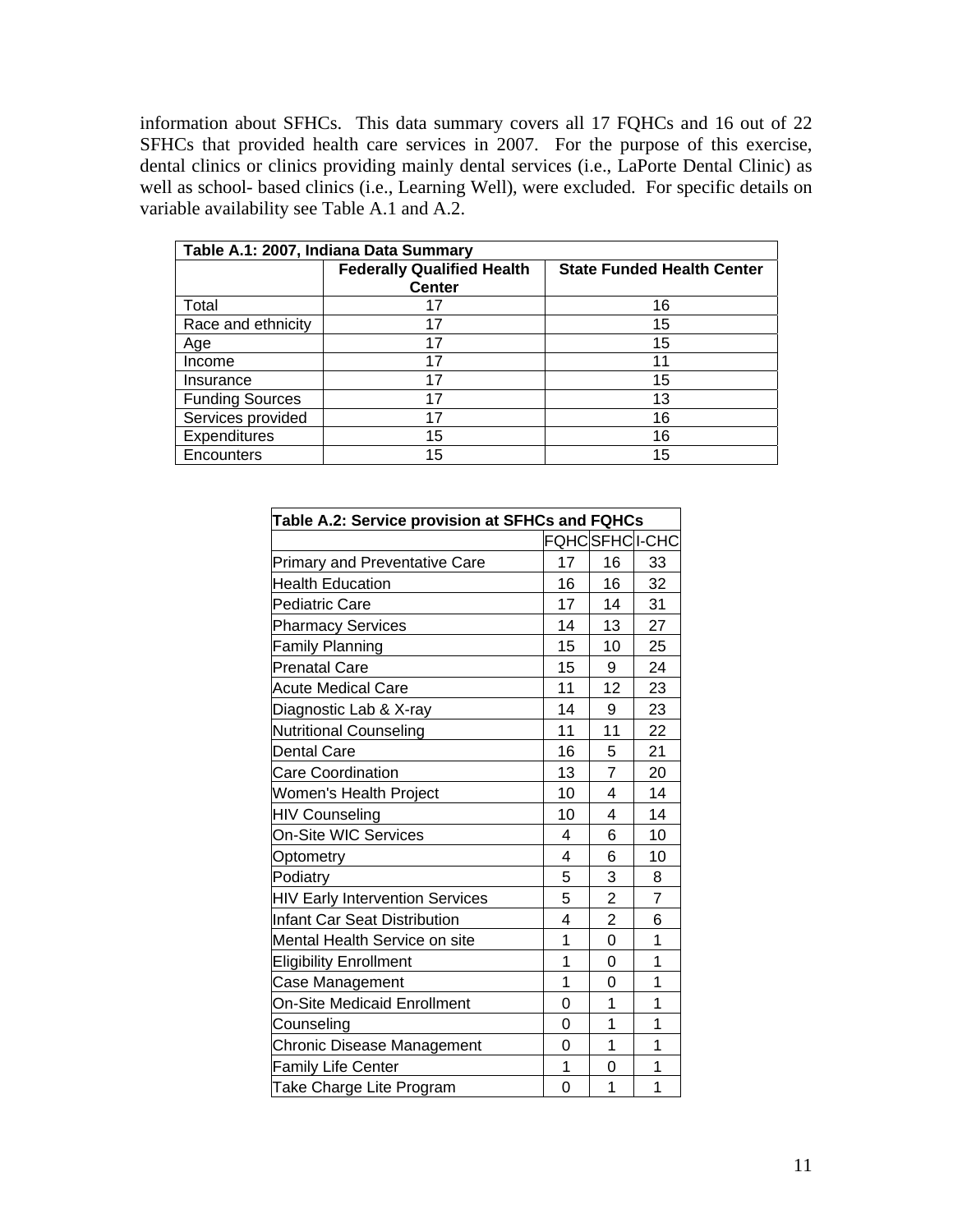Source: 2007 Indiana Data Summary. Note: 17 FQHCs and 16 out of 22 SFHCs.

#### **II. Calculation of Savings**

In 2007, both SFHCs and FQHCs in Indiana provided health care at lower costs than the national average FQHC per-patient expenditures of \$378. Per-patient expenditures at SFHCs are lower than per-patient expenditures at FQHCs, regardless of overhead costs. SFHCs spend relatively less on overhead costs than FQHCs both in Indiana and nationwide. Nevertheless, despite SFHCs' spending one fifth of their total costs on overhead, those costs remain significant (Table A.3). FQHCs need to comply with several federal regulations in order to maintain their status, and, as a result, this increases their overhead costs. FQHCs require more staff to treat a higher risk population. In addition, compared to SFHCs they must comply with more detailed reporting regulations for chronic disease management and other requirements.

| Table A.3: 2007 Per-patient expenditures                                             |      |                     |               |  |  |  |
|--------------------------------------------------------------------------------------|------|---------------------|---------------|--|--|--|
|                                                                                      | SFHC | <b>FOHC</b>         | National FQHC |  |  |  |
| Per patient expenditures (w/o overhead)                                              |      | $$256.79$ $$325.29$ | \$378.10      |  |  |  |
| Per patient expenditures (including overhead)                                        |      | $$315.45$ $$480.21$ | \$561.99      |  |  |  |
| Overhead costs as a share of total expenditures                                      | 18.6 | 32.3                | 32.7          |  |  |  |
| Note: Per patient expenditures represents 17 FQHCs (from 2007 UDS) and 7 SFHCs (2007 |      |                     |               |  |  |  |
| Indiana Data Summary).                                                               |      |                     |               |  |  |  |

MEPS data were used to obtain estimates of overall health care expenditures associated with I-CHC users $11$  and patients who primarily use other sources of care. Potential savings associated with care in Indiana FQHCs were obtained in two steps. The first step consists of running a statistical model (OLS regression) to estimate differences in health care expenditures between FQHC users and non-FQHC users in MEPS, adjusting for all patient demographic, socio-economic and health characteristics. The second step consists of using the model to predict expenditure differences in Indiana by replacing national patient characteristics with Indiana characteristics as reported in the BFRSS and U.S. Census data. For statistical accuracy, we used 5000 replications to sample the range of individuals in Indiana.

These estimations suggest that withdrawal of state funding could result in a loss of \$84 million as shown in the following examples. We calculate two scenarios: A) withdrawal of state funds results in a proportionate decrease in patients receiving care at all CHCs, and B) withdrawal of state funds results in the closure of the SFHCs, while FQHCs continue to operate with reduced patient loads. The estimated losses are \$83.5 million under scenario A and \$242.9 million under scenario B. From the vantage point of the state government, investment ensures a substantial return in terms of savings (i.e., averted

 $\overline{a}$  $11$  CHC users were defined as those receiving the majority of their primary care services at FQHCs and neighborhood clinics. Non-CHC users were defined as those using primary care services in non-CHC settings, such as private physicians' offices and other medical settings.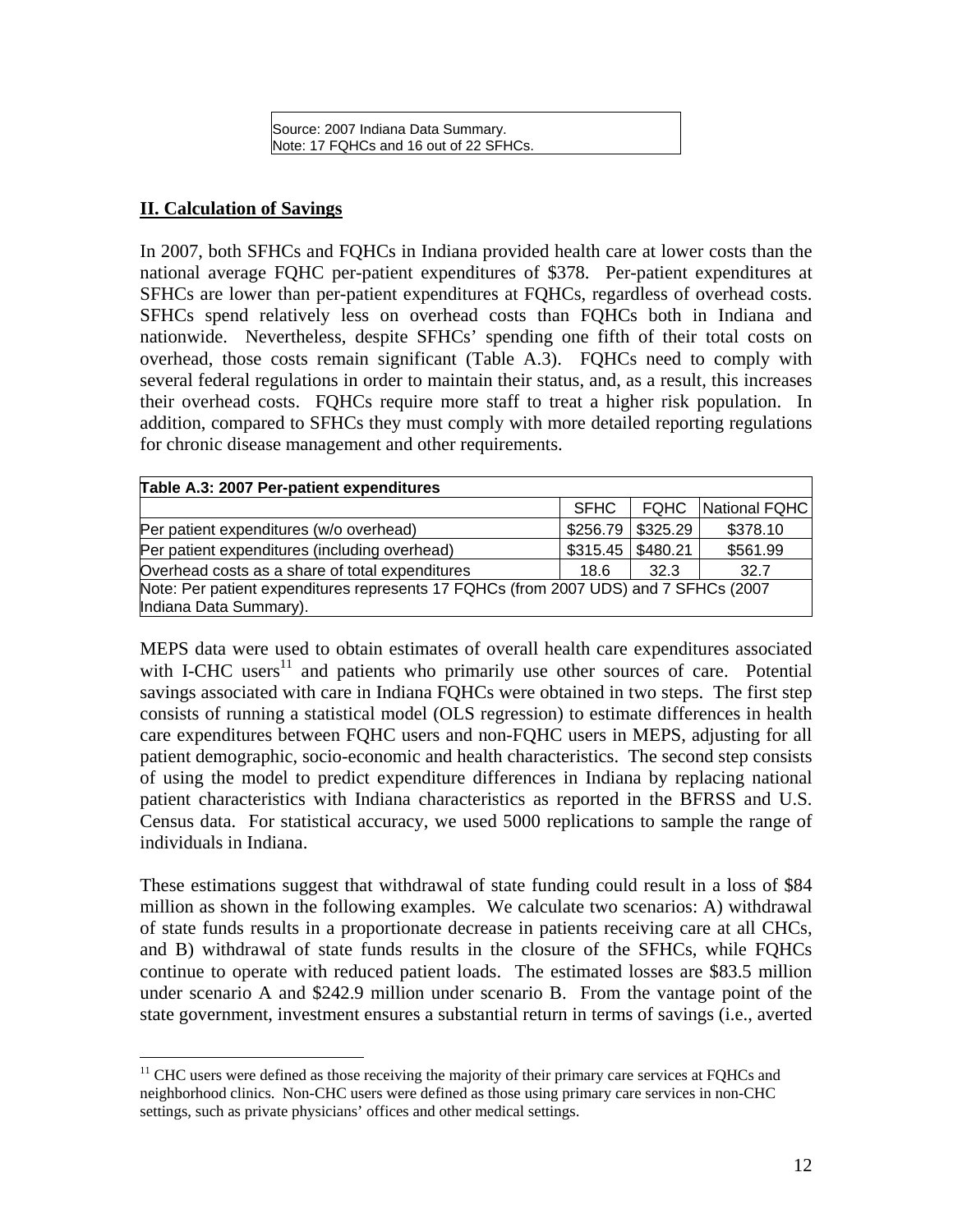losses) for the medically needy and low-income patients who use CHCs. *For every dollar invested in health centers by the Indiana state government creates \$5.70 in health care value under scenario A and \$16.60 under scenario B* (Table A.4). At best, reduced funding would lead to reduced access. State-funded Health Centers that rely heavily on state government funding could face closures due to revenue shortfalls.

| Table A.4: Projected Savings in State Health Care Costs due to State CHC Funding <sup>12</sup> |                     |                                                                    |                                                           |  |  |
|------------------------------------------------------------------------------------------------|---------------------|--------------------------------------------------------------------|-----------------------------------------------------------|--|--|
|                                                                                                |                     | Loss from<br>withdrawing state<br>funding (millions) <sup>13</sup> | <b>Return on</b><br><b>State Investment</b><br>(per $$1)$ |  |  |
| <b>Scenario A:</b>                                                                             | state revenues      | \$83.5                                                             | \$5.7                                                     |  |  |
| proportionate decrease in                                                                      | state and local     |                                                                    |                                                           |  |  |
| <b>SFHC and FQHC patient load</b>                                                              | government revenues | \$106.1                                                            | \$6.1                                                     |  |  |
| <b>Scenario B:</b>                                                                             | state revenues      | \$242.9                                                            | \$16.6                                                    |  |  |
| closure of SFHC and reduced state and local                                                    |                     |                                                                    |                                                           |  |  |
| <b>FQHC patient load</b>                                                                       | government revenues | \$247.2                                                            | \$14.2                                                    |  |  |

These are conservative estimates based on the assumption that other revenue sources are relatively fixed and not affected by a withdrawal of state funding. In fact, federal funding for FQHCs might actually be reduced if the withdrawal of state funds results in fewer patients seen, as Section 330 grants that make up the bulk of federal funding are determined largely by the number of uninsured patients served.<sup>14</sup> Local government and private contributions would have to be tapped to make up for shortfalls in state revenues, but SFHCs' reliance on these types of revenues is already relatively high, and they are likely to be severely strained during the present economic downturn.

The estimates are consistent with other health center valuation studies, which highlight the increased access and use of preventive health center care that reduce morbidity and mortality, offsetting future health care costs. Hypertension and cancer screening rates for Medicaid and uninsured population are higher among FQHC patients than patients in other outpatient settings.<sup>15</sup> Nationally, FQHCs are widely recognized for the quality of care they provide, their ability to reduce disparities in health outcomes and health care, and their demonstrated ability to meet or exceed national benchmarks in terms of quality

 $\overline{a}$ 

<sup>&</sup>lt;sup>12</sup> Return on state investment equals the savings divided by total state funding. Savings are equal to losses averted.

<sup>&</sup>lt;sup>13</sup> Under scenario A the loss is calculated from  $S_1 * Q_1 * 1$ ,  $395 + S_2 * Q_2 * 1$ ,  $395$ , where:

 $S1 =$  State revenue share in SFHCs;  $S2 =$  State revenue share in FQHCs

 $Q1$  = Number of patients in all SFHCs;  $Q2$  = Number of patients in all FQHCs

Under scenario B care for all patients at SFHCs is withdrawn the loss is calculated

from  $Q_1$ <sup>\*</sup>1,395 +  $S_2$ <sup>\*</sup> $Q_2$ <sup>\*1</sup>,395.<br><sup>14</sup> Dor, A., Pylypchuck, Y., Shin, P., Rosenbaum, S. (2008). Uninsured and Medicaid Patients' Access to

Preventive Care: Comparison of Health Centers and Other Primary Care Providers. *Geiger Gibson Research Brief* (4).<br><sup>15</sup> Ibid.